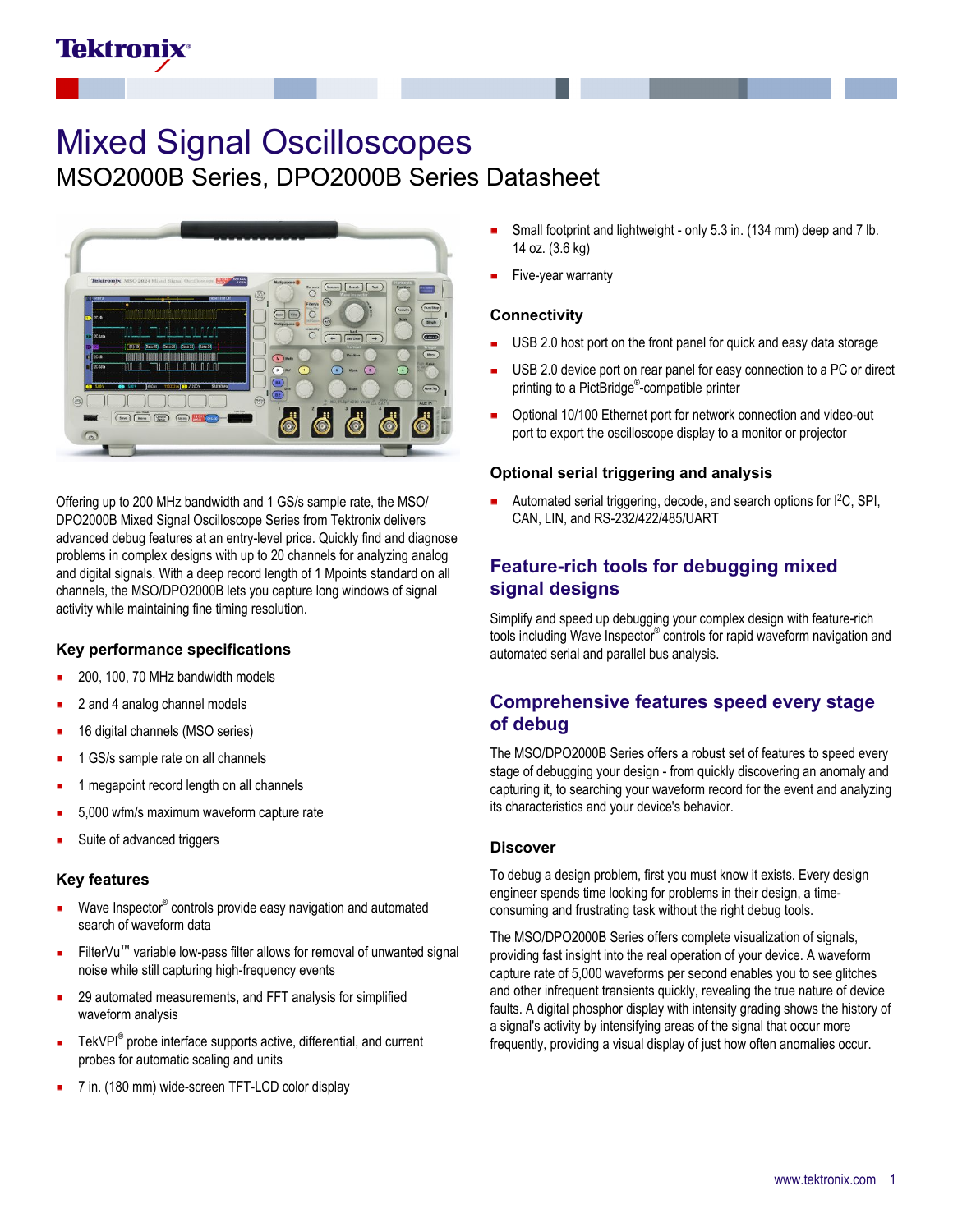

Discover - A waveform capture rate of 5,000 wfm/s maximizes the probability of capturing elusive glitches and other infrequent events.

## **Capture**

Discovering a device fault is only the first step. Next, you must capture the event of interest to identify root cause.

The MSO/DPO2000B Series provides a complete set of triggers - including runt, logic, pulse width/glitch, setup/hold violation, serial packet, and parallel data - to help quickly find your event. With up to a 1 Mpoint record length, you can capture many events of interest, even thousands of serial packets, in a single acquisition for further analysis while maintaining high resolution to zoom in on fine signal details.

From triggering on specific packet content to automatic decode in multiple data formats, the MSO/DPO2000B Series provides integrated support for a broad range of serial buses - I<sup>2</sup>C, SPI, CAN, LIN, and RS-232/422/485/ UART. The ability to decode up to two serial and/or parallel buses simultaneously means you gain insight into system-level problems quickly.

To further help troubleshoot system-level interactions in complex embedded systems, the MSO2000B Series offers 16 digital channels in addition to its analog channels. Since the digital channels are fully integrated into the oscilloscope, you can trigger across all input channels, automatically time-correlating all analog, digital, and serial signals.



Capture - Triggering on a specific transmit data packet going across an RS-232 bus. A complete set of triggers, including triggers for specific serial packet content, ensures you quickly capture your event of interest.

#### **Search**

Finding your event of interest in a long waveform record can be time consuming without the right search tools. With today's record lengths pushing to a million data points, locating your event can mean scrolling through thousands of screens of signal activity.

The MSO/DPO2000B Series offers the industry's most comprehensive search and waveform navigation with its innovative Wave Inspector<sup>®</sup> controls. These controls speed panning and zooming through your record. A unique force-feedback system lets you move from one end of your record to the other in just seconds. You can mark any location you may want to reference later for further investigation, and automatically search the record using criteria that you define. Wave Inspector will instantly search your entire record, including analog, digital, and serial bus data. Along the way, it will automatically mark every occurrence of your defined event so you can quickly move between events.



Search - I<sup>2</sup>C decode showing results from a Wave Inspector search for Address value 50. Wave Inspector controls provide unprecedented efficiency in viewing and navigating waveform data

#### **Analyze**

Verifying that your prototype's performance matches simulations and meets the project's design goals requires analyzing its behavior. Tasks can range from simple checks of rise times and pulse widths to sophisticated power loss analysis and investigation of noise sources.

The MSO/DPO2000B Series offers a comprehensive set of integrated analysis tools including waveform- and screen-based cursors, 29 automated measurements, and FFT analysis. Specialized application support for serial bus analysis is also available.



Analyze - FFT analysis of a pulsed signal. A comprehensive set of integrated analysis tools speeds verification of your design's performance.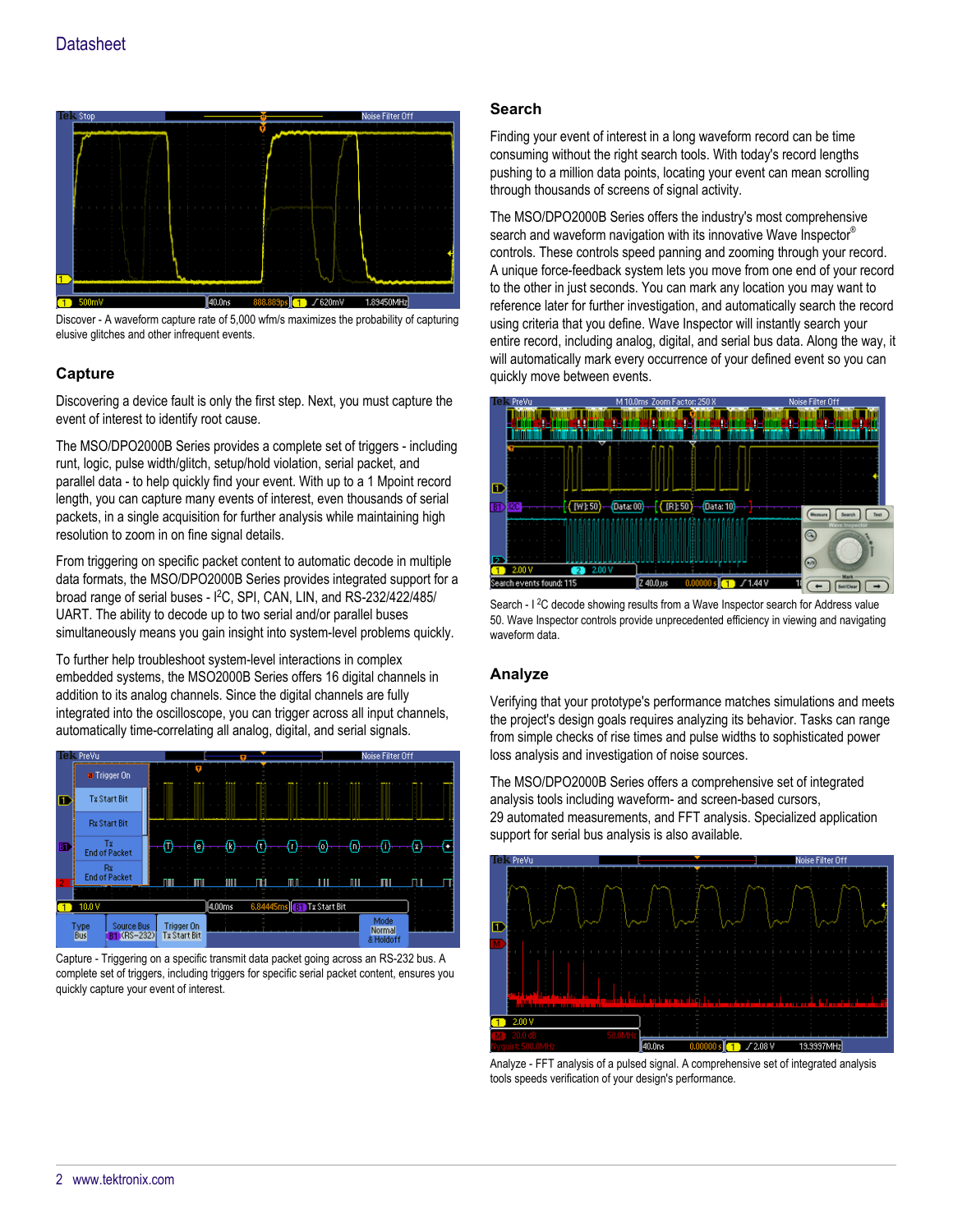## **Wave Inspector® navigation and search**

A 1 M point record length represents thousands of screens of information. The MSO/DPO2000B Series enables you to search through it all and find your event in seconds with Wave Inspector, the industry's best tool for navigation and search.

Wave Inspector offers the following innovative controls:

## **Zoom/pan**

A dedicated, two-tier front-panel control provides intuitive control of both zooming and panning. The inner control adjusts the zoom factor (or zoom scale); turning it clockwise activates zoom and goes to progressively higher zoom factors, while turning it counterclockwise results in lower zoom factors and eventually turning zoom off. No longer do you need to navigate through multiple menus to adjust your zoom view. The outer control pans the zoom box across the waveform to quickly get to the portion of waveform you are interested in. The outer control also utilizes force-feedback to determine how fast to pan on the waveform. The farther you turn the outer control, the faster the zoom box moves. Pan direction is changed by simply turning the control the other way.

#### **Play/pause**

A dedicated **play/pause** front-panel button scrolls the waveform across the display automatically while you look for anomalies or an event of interest. Playback speed and direction are controlled using the intuitive pan control. Once again, turning the control further makes the waveform scroll faster and changing direction is as simple as turning the control the other way.



Wave Inspector controls provide unprecedented efficiency in viewing, navigating, and analyzing waveform data. Zip through your 1 Mpoint record by turning the outer pan control (1). Get from the beginning to end in seconds. See something of interest and want to see more details? Just turn the inner zoom control (2).

#### **User marks**

Press the **Set Mark** front-panel button to place one or more marks on the waveform. Navigating between marks is as simple as pressing the **Previous**  $(\leftarrow)$  and **Next**  $(\rightarrow)$  buttons on the front panel.

#### **Search marks**

The **Search** button allows you to automatically search through your long acquisition looking for user-defined events. All occurrences of the event are highlighted with search marks and are easily navigated to, using the frontpanel **Previous** (←) and **Next** (→) buttons. Search types include edge, pulse width/glitch, runt, logic, setup and hold, rise/fall time parallel bus, and I <sup>2</sup>C, SPI, CAN, LIN, and RS-232/422/485/UART packet content.



Search step 1: You define what you would like to find.



Search step 2: Wave Inspector automatically searches through the record and marks each event with a hollow white triangle. You can then use the **Previous** and **Next** buttons to jump from one event to the next.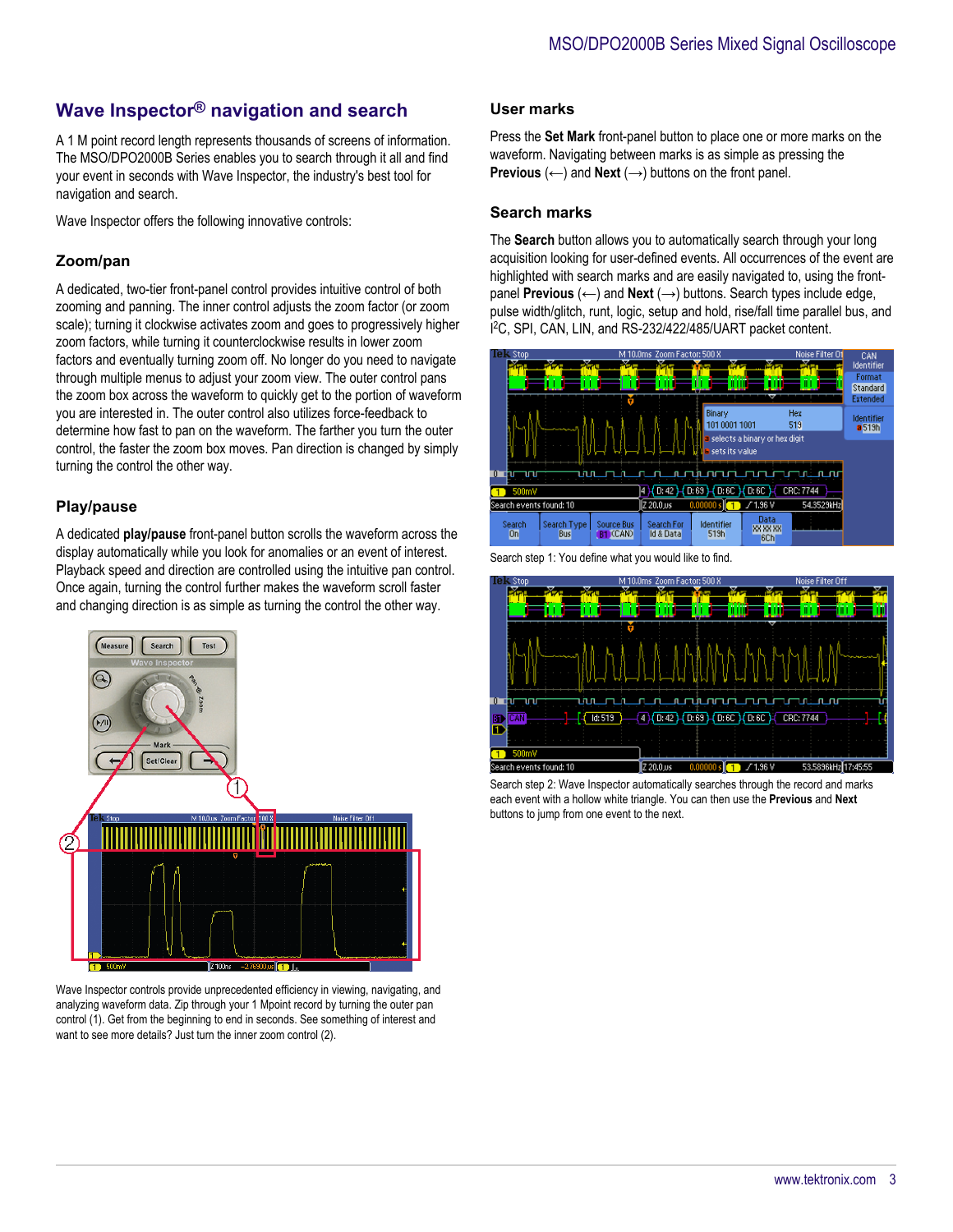## **Digital phosphor technology**

The MSO/DPO2000B Series' digital phosphor technology provides you with fast insight into the real operation of your device. Its waveform capture rate of 5,000 wfm/s gives you a high probability of quickly seeing the infrequent problems common in digital systems: runt pulses, glitches, timing issues, and more.

Waveforms are superimposed with one another and waveform points that occur more frequently are intensified. This quickly highlights the events that over time occur more often or, in the case of infrequent anomalies, occur less often.

With the MSO/DPO2000B Series, you can choose infinite persistence or variable persistence, determining how long the previous waveform acquisitions stay on-screen. This allows you to determine how often an anomaly is occurring.



Digital phosphor technology enables a 5,000 wfm/s waveform capture rate and real-time intensity grading on the MSO/DPO2000B Series.

## **Mixed signal design and analysis (MSO series)**

The MSO2000B Series Mixed Signal Oscilloscopes provide 16 digital channels. These channels are tightly integrated into the oscilloscope's user interface, simplifying operation and making it possible to solve mixed-signal issues easily.



The MSO Series provides 16 integrated digital channels enabling you to view and analyze time-correlated analog and digital signals.

### **Color-coded digital waveform display**

The MSO2000B Series has redefined the way you view digital waveforms. One common problem shared by both logic analyzers and mixed-signal oscilloscopes is determining if data is a one or a zero when zoomed in far enough that the digital trace stays flat all the way across the display. The MSO2000B Series has color-coded digital traces, displaying ones in green and zeros in blue.



With the color-coded digital waveform display, groups are created by simply placing digital channels together on the screen, allowing the digital channels to be moved as a group. You can set threshold values for each pod of eight channels, enabling support for up to two different logic families.



White edges indicate additional information is available by acquiring at a higher sample rate.

The multiple transition detection hardware of the MSO2000B Series will show you a white edge on the display when the system detects multiple transitions. This acts as a visual reminder that increasing the sample rate on the next acquisition will reveal higher frequency information than your previous settings could acquire.

The MSO2000B Series simplifies channel setup by allowing you to group digital waveforms and enter waveform labels by using a USB keyboard. By simply placing digital waveforms next to each other, they form a group. Once a group is formed, you can position all the channels contained in that group collectively. This greatly reduces the normal setup time associated with positioning channels individually.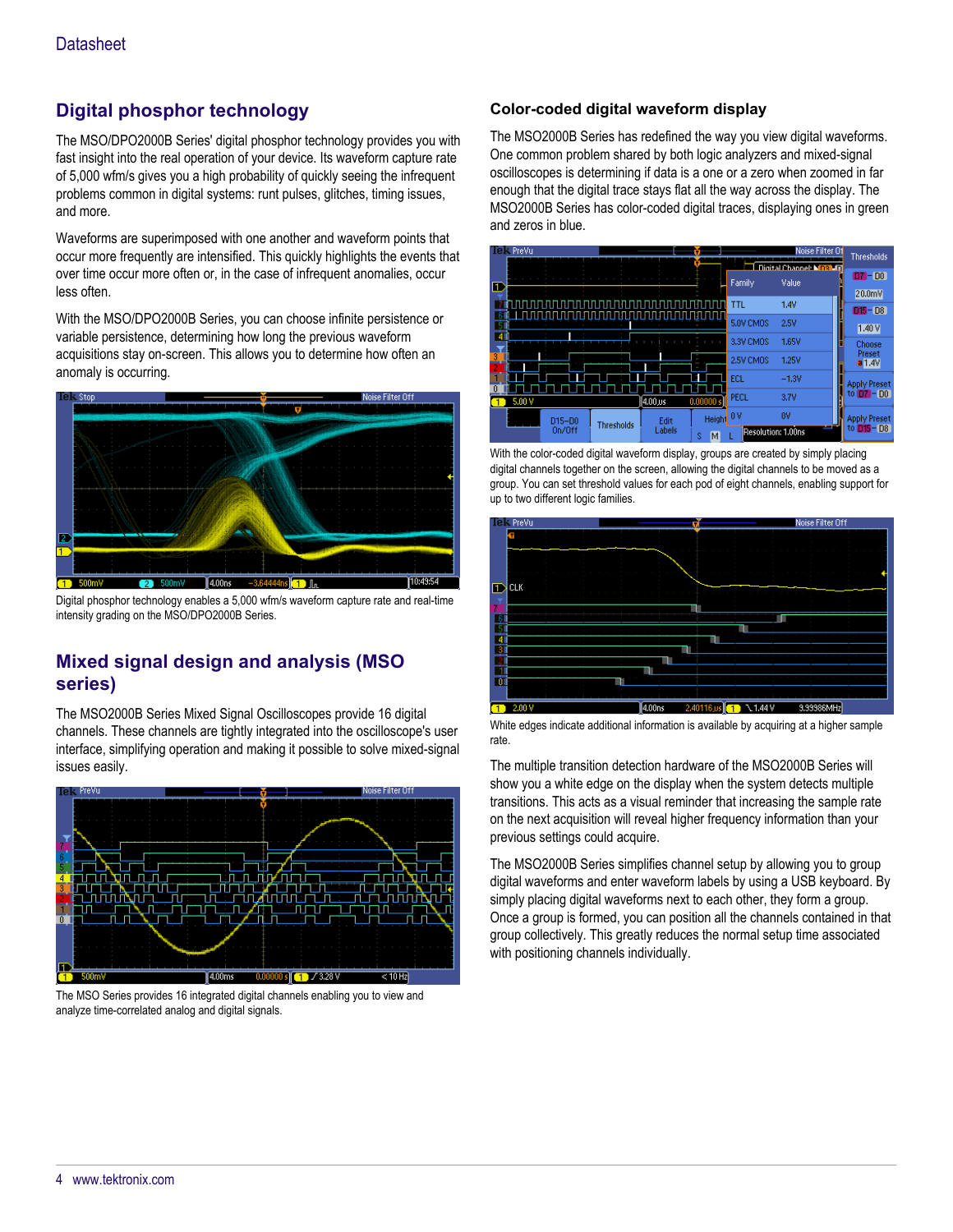## **P6316 MSO probe**

This unique probe design offers two eight-channel pods, simplifying the process of connecting to the device-under-test. When connecting to square pins, the P6316 can connect directly to 8×2 square pin headers spaced on tenth-inch centers. When more attachment flexibility is required, you can use the included flying lead sets and grabbers to clip onto surface mount devices or test points. The P6316 offers outstanding electrical characteristics applying only 8 pF of capacitive loading with 101 kΩ input impedance.



The P6316 MSO probe offers two eight-channel pods to simplify connecting to your device.

## **FilterVu™ variable low-pass filter**

Tired of being limited to a 20 MHz bandwidth filter in your oscilloscope? Simply turn on FilterVu and adjust the variable low-pass noise filter. Unlike other variable low-pass filters, FilterVu filters out the unwanted noise from your signal while still capturing glitches and other signal details up to the full bandwidth of the oscilloscope. It does this by showing two waveforms: a waveform that can be filtered (foreground waveform) and a glitch capture waveform (background waveform).

The filtered waveform uses a variable low-pass filter to block out noise, yielding a cleaner waveform to more precisely locate signal edges and amplitude levels. The result is improved confidence in you cursor measurements and cleaner documentation of important signal attributes. When the noise filter is adjusted to the lowest available noise-cutoff frequency, no more than 1% of high-frequency content that could cause the oscilloscope to alias will pass through the filter.

The glitch capture waveform shows signal details up to the full bandwidth of the oscilloscope. The oscilloscope captures pulses as narrow as 5 ns, using peak-detect min/max sampling, protecting you from missing unexpected glitches or other high-frequency events.

FilterVu is ideal for repetitive, nonrepetitive, and single-shot events.



Output of DAC Signal - Notice how FilterVu™ clearly shows the noise-free steps of the DAC in the foreground trace (yellow) which has removed all frequencies above 5.5 kHz. FilterVu also captures and displays high-frequency glitches up to the full bandwidth of the oscilloscope in the background trace (orange).

## **Serial triggering and analysis (optional)**

On a serial bus, a single signal often includes address, control, data, and clock information. This can make isolating events of interest difficult. Automatic trigger, decode, and search on bus events and conditions gives you a robust set of tools for debugging serial buses. The optional serial protocol triggering and analysis functionality is offered free for a 30-day trial period. This free trial period starts automatically when the instrument is powered on for the first time.

#### **Serial triggering**

Trigger on packet content such as start of packet, specific addresses, specific data content, unique identifiers, etc. on popular serial interfaces such as I<sup>2</sup>C, SPI, CAN, LIN, and RS-232/422/485/UART.



Triggering on a specific data packet going across an  $1<sup>2</sup>$ C bus. The yellow waveform is clock and the blue waveform is data. A bus waveform provides decoded packet content including Start, Address, Read/Write, Data, and Stop.

#### **Bus display**

Provides a higher-level, combined view of the individual signals (clock, data, chip enable, etc.) that make up your bus, making it easy to identify where packets begin and end and identifying subpacket components such as address, data, identifier, CRC, etc.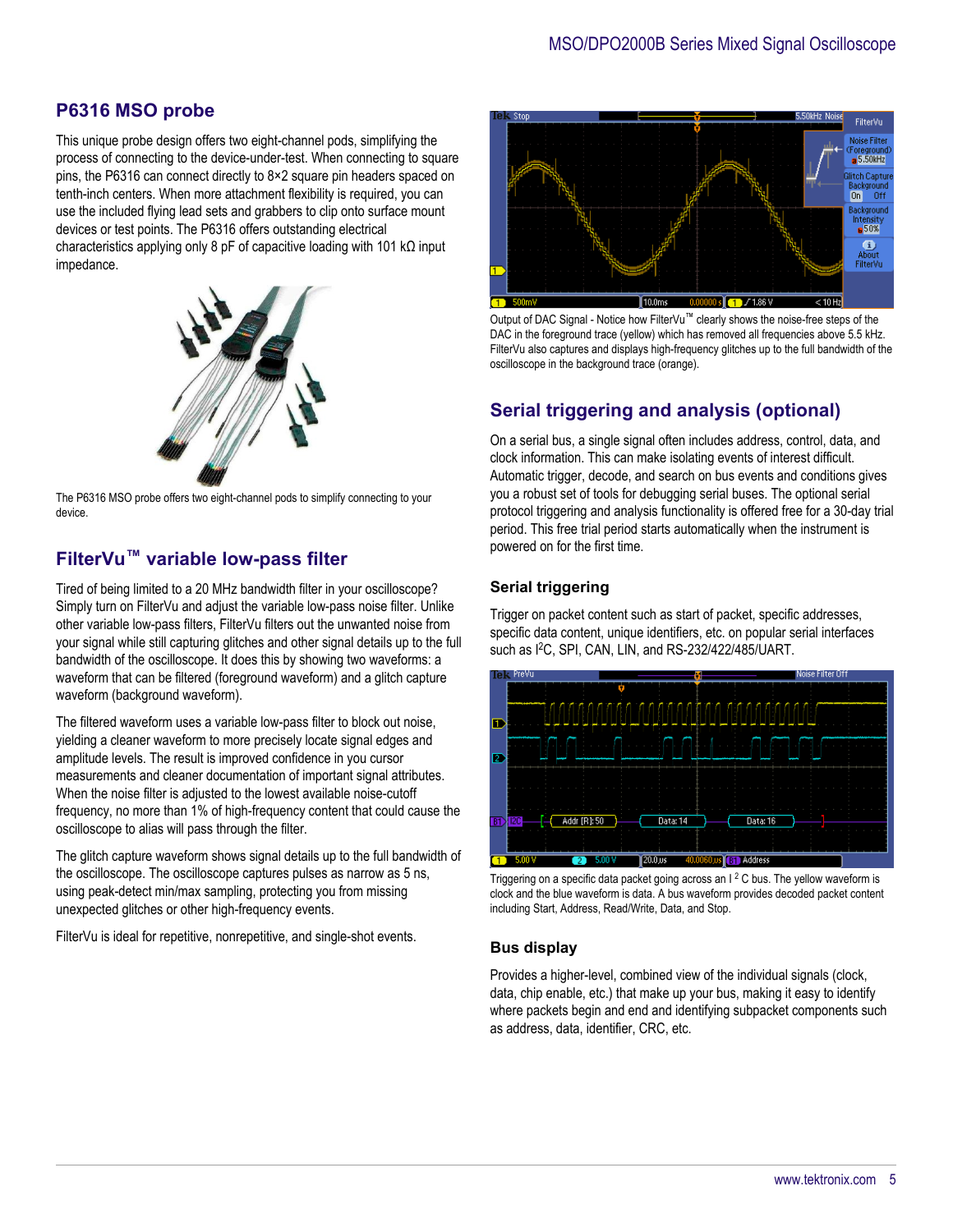### **Bus decoding**

Tired of having to visually inspect the waveform to count clocks, determine if each bit is a 1 or a 0, combine bits into bytes, and determine the hex value? Let the oscilloscope do it for you! Once you've set up a bus, the MSO/DPO2000B Series will decode each packet on the bus, and display the value in hex, binary, decimal (LIN only), or ASCII (RS-232/422/485/ UART only) in the bus waveform.

#### **Event table**

In addition to seeing decoded packet data on the bus waveform itself, you can view all captured packets in a tabular view much like you would see in a software listing. Packets are time stamped and listed consecutively with columns for each component (Address, Data, etc.).

| Time                      | <b>Identifier</b> | DLC. | Data                | Missing Ack<br>CRC. | Event Table        |
|---------------------------|-------------------|------|---------------------|---------------------|--------------------|
| $-44.93ms$                | <b>1FFFFFFFF</b>  | 8    | FFFF FFFF FFFF FFFF | 1869                |                    |
| $-39.61$ ms               | <b>BEBEBE</b>     | 4    | 7B7E 9A9C           | 37EE                | <b>Event Table</b> |
| $-39,40ms$                | 100               | 0    |                     | 380A                | On                 |
| $-39.29ms$                | 101               | 2    | 0103                | 562D                | 0ff                |
| $-39.16ms$                | 10000001          | 5    | 1122 3344 55        | 6A65                | Save               |
| $-38.94ms$                | 12345678          | 8    | 1122 3344 5566 7788 | 4C <sub>2</sub>     | <b>Event Table</b> |
| $-38.67$ ms               | 1597EEB2          | 8    | FFFF 0000 EEEE 1111 | 216E                |                    |
| $-38.33ms$                | 519               | 4    | 4269 6C6C           | 7744                |                    |
| $-38.23ms$                | 1597EEB2          | 8    | AE4F FFF1 0272 DF6B | 2180                |                    |
| $-37.96ms$                | 527DE32           |      | 11                  | 7F3D                |                    |
| $-37.80$ ms               | 140014            | 3.   | 1122 33             | <b>SEDC</b>         |                    |
| $-37.61$ ms               | 160016            | 5    | 1122 3344 55        | 3911                |                    |
| $-37.39ms$                | 18181818          |      | F1F2 F3F4 F5F6 F7   | 5F9B                |                    |
| <b>a</b> selects an event |                   |      |                     |                     |                    |

Event table showing decoded Identifier, DLC, DATA, and CRC for every CAN packet in a long acquisition.

#### **Search**

Serial triggering is very useful for isolating the event of interest, but once you've captured it and need to analyze the surrounding data, what do you do? In the past, users had to manually scroll through the waveform counting and converting bits and looking for what caused the event. With the MSO/DPO2000B Series, you can have the oscilloscope automatically search through the acquired data for user-defined criteria including serial packet content. Each occurrence is highlighted by a search mark. Rapid navigation between marks is as simple as pressing the **Previous** (←) and **Next**  $(\rightarrow)$  buttons on the front panel.

## **Designed to make your work easier**

The MSO/DPO2000B is designed to make your work easier. The bright, widescreen display shows a long time window. Dedicated front-panel controls simplify operation. A USB host port on the front panel allows you to easily transfer screenshots, instrument settings, and waveform data to a USB flash drive.



#### **Bright, widescreen display**

The MSO/DPO2000B Series features a 7 inch (180 mm) widescreen, TFT-LCD display for seeing intricate signal details.

#### **Dedicated front-panel controls**

Per-channel vertical controls provide simple and intuitive operation. No longer do you need to share one set of vertical controls across all four channels.

#### **Connectivity**

A USB host port on the front panel enables easy transfer of screenshots, instrument settings, and waveform data to a USB thumb drive. The rear panel contains a USB device port for controlling the oscilloscope remotely from a PC or for connecting a USB keyboard. The USB device port can also be used to print directly to a PictBridge® -compatible printer. An optional 10/100 Ethernet port enables easy connection to networks and an optional Video Out port allows the oscilloscope display to be exported to an external monitor or projector.

#### **Compact form factor**

A compact, portable form factor allows the MSO/DPO2000B Series to be easily moved between labs and, with a depth of just 5.3 inches (134 mm), it saves you valuable space on your test bench.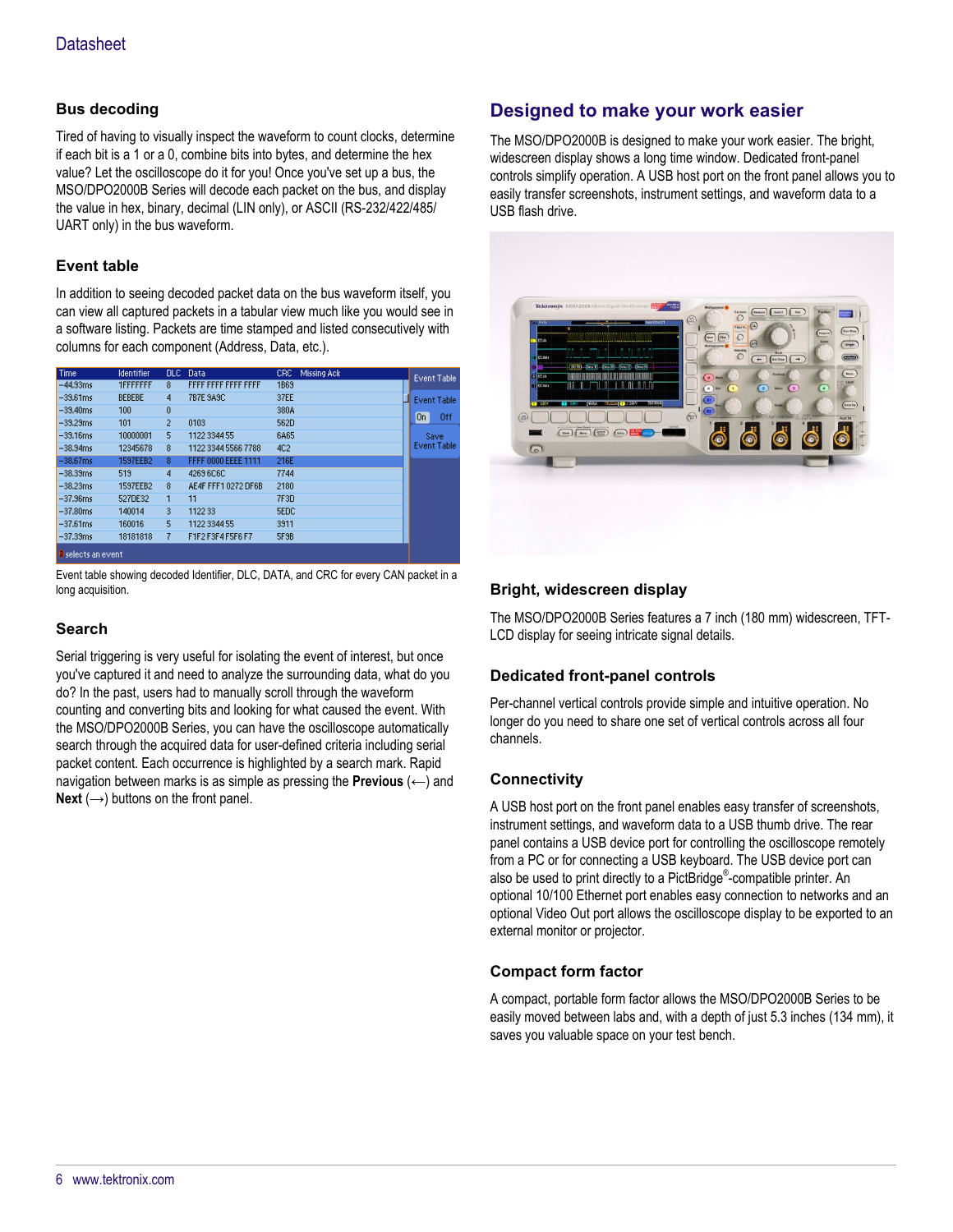

The MSO/DPO2000B Series' compact form factor frees up valuable space on your bench or desktop.

## **TekVPI® probe interface**

The TekVPI probe interface sets the standard for ease of use in probing. TekVPI probes feature status indicators and controls, as well as a probe menu button right on the comp box itself. This button brings up a probe menu on the oscilloscope display with all relevant settings and controls for the probe. TekVPI probes can be controlled remotely through USB, GPIB, or Ethernet, enabling more versatile solutions in ATE environments.



TekVPI probe interface simplifies connecting your probes to the oscilloscope.

#### **Extended analysis**

Acquiring data and measurements from the MSO/DPO2000B Series is as simple as connecting a USB cable from the oscilloscope to your PC. Key software applications - OpenChoice® Desktop, and Microsoft Excel and Word toolbars - are included standard with each oscilloscope to enable fast and easy direct communication with your Windows PC.

For simple tasks, the included OpenChoice Desktop enables fast and easy communication between the oscilloscope and your PC through USB, GPIB, or LAN for transferring settings, waveforms, and screen images.



OpenChoice® Desktop software enables seamless connection between the oscilloscope and your PC.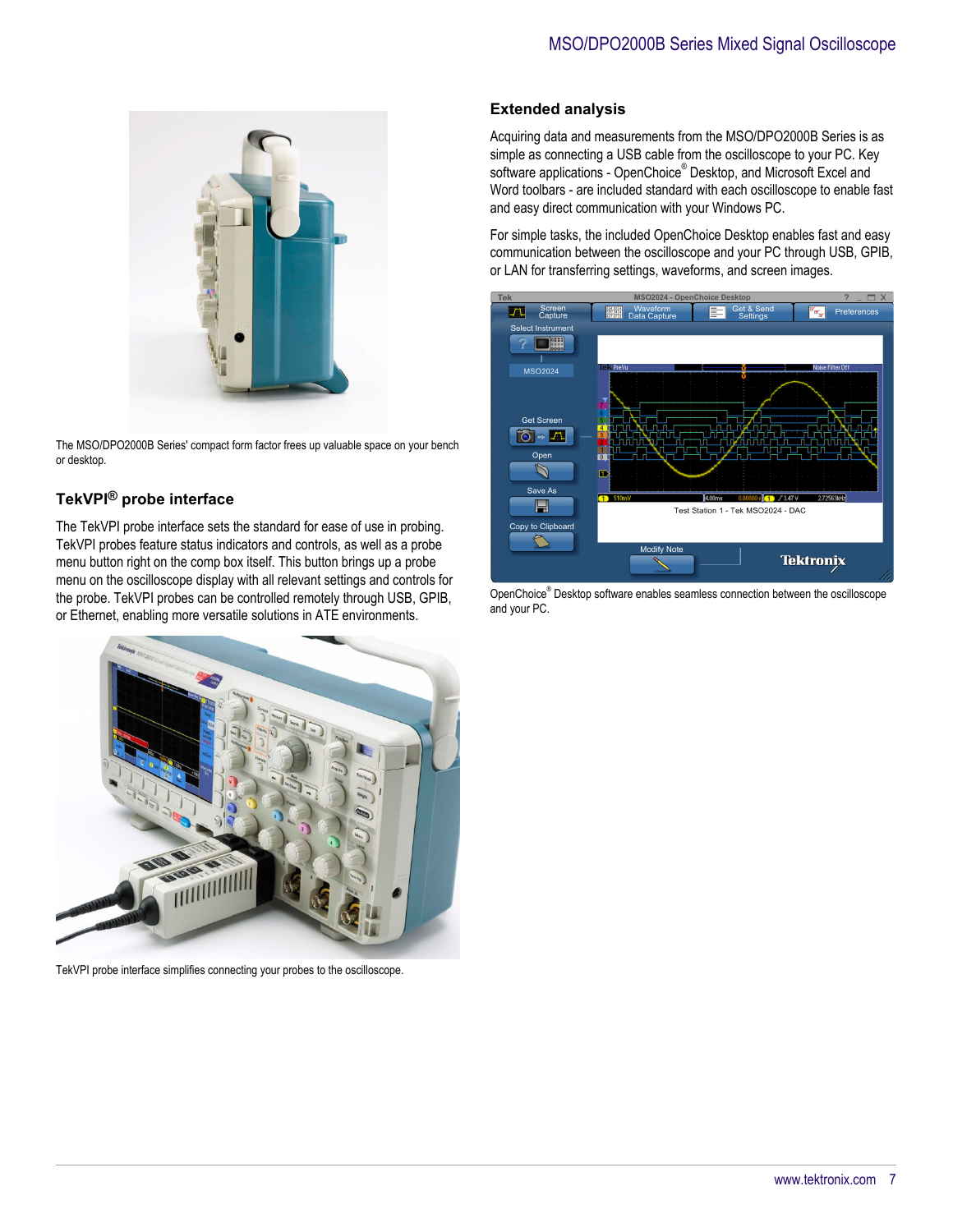## **Specifications**

All specifications apply to all models unless noted otherwise.

#### **Model overview**

|                        | MSO2002B and<br><b>DPO2002B</b> | MSO2004B and<br><b>DPO2004B</b>                                     | MSO2012B and<br><b>DPO2012B</b> | MSO2014B and<br><b>DPO2014B</b> | MSO2022B and<br><b>DPO2022B</b> | MSO2024B and<br><b>DPO2024B</b> |
|------------------------|---------------------------------|---------------------------------------------------------------------|---------------------------------|---------------------------------|---------------------------------|---------------------------------|
| Analog channels        |                                 |                                                                     |                                 |                                 |                                 | 4                               |
| Bandwidth <sup>1</sup> | 70 MHz                          | 70 MHz                                                              | 100 MHz                         | 100 MHz                         | 200 MHz                         | 200 MHz                         |
| Rise time              | 5 <sub>ns</sub>                 | 5 <sub>ns</sub>                                                     | $3.5$ ns                        | $3.5$ ns                        | $2.1$ ns                        | $2.1$ ns                        |
| Sample rate            | $1$ GS/s                        | $1$ GS/s                                                            | $1$ GS/s                        | $1$ GS/s                        | $1$ GS/s                        | $1$ GS/s                        |
| Record length          | 1 M points                      | 1 M points                                                          | 1 M points                      | 1 M points                      | 1 M points                      | 1 M points                      |
| Digital channels       |                                 | MSO models - add 16 digital channels to the corresponding DPO model |                                 |                                 |                                 |                                 |

## **Vertical system analog channels**

| Hardware bandwidth limits                       | 20 MHz                                                                |                                                  |                                                  |  |  |
|-------------------------------------------------|-----------------------------------------------------------------------|--------------------------------------------------|--------------------------------------------------|--|--|
| Input coupling                                  | AC, DC, GND                                                           |                                                  |                                                  |  |  |
| Input impedance                                 | 1 MΩ ±2%, 11.5 pF ±2 pF                                               |                                                  |                                                  |  |  |
| Input sensitivity range                         | 2 mV/div to 5 V/div                                                   |                                                  |                                                  |  |  |
| <b>Vertical resolution</b>                      | 8 bits                                                                |                                                  |                                                  |  |  |
| Maximum input voltage, 1 MΩ                     | 300 V <sub>RMS</sub> with peaks $\leq \pm 450$ V                      |                                                  |                                                  |  |  |
| DC gain accuracy (with offset set<br>to $0 V$ ) | $\pm 3\%$ for 10 mV/div to 5 V/div<br>$±4\%$ for 2 mV/div to 5 mV/div |                                                  |                                                  |  |  |
| Channel-to-channel isolation                    | (Any two channels at equal vertical scale)                            |                                                  |                                                  |  |  |
|                                                 | MSO2002B, DPO2002B, MSO2004B,<br><b>DPO2004B</b>                      | MSO2012B, DPO2012B, MSO2014B,<br><b>DPO2014B</b> | MSO2022B, DPO2022B, MSO2024B,<br><b>DPO2024B</b> |  |  |
|                                                 | ≥100:1 at ≤70 MHz                                                     | ≥100:1 at ≤100 MHz                               | 100:1 at ≤200 MHz                                |  |  |
| Offset range                                    | Volts/div setting<br>Offset range                                     |                                                  |                                                  |  |  |
|                                                 | 1 MΩ input                                                            |                                                  |                                                  |  |  |
|                                                 | 2 mV/div to 200 mV/div<br>±1V                                         |                                                  |                                                  |  |  |
|                                                 | >200 mV/div to 5 V/div                                                | ±25V                                             |                                                  |  |  |

<sup>1</sup> Bandwidth is 20 MHz at 2 mV/div, all models.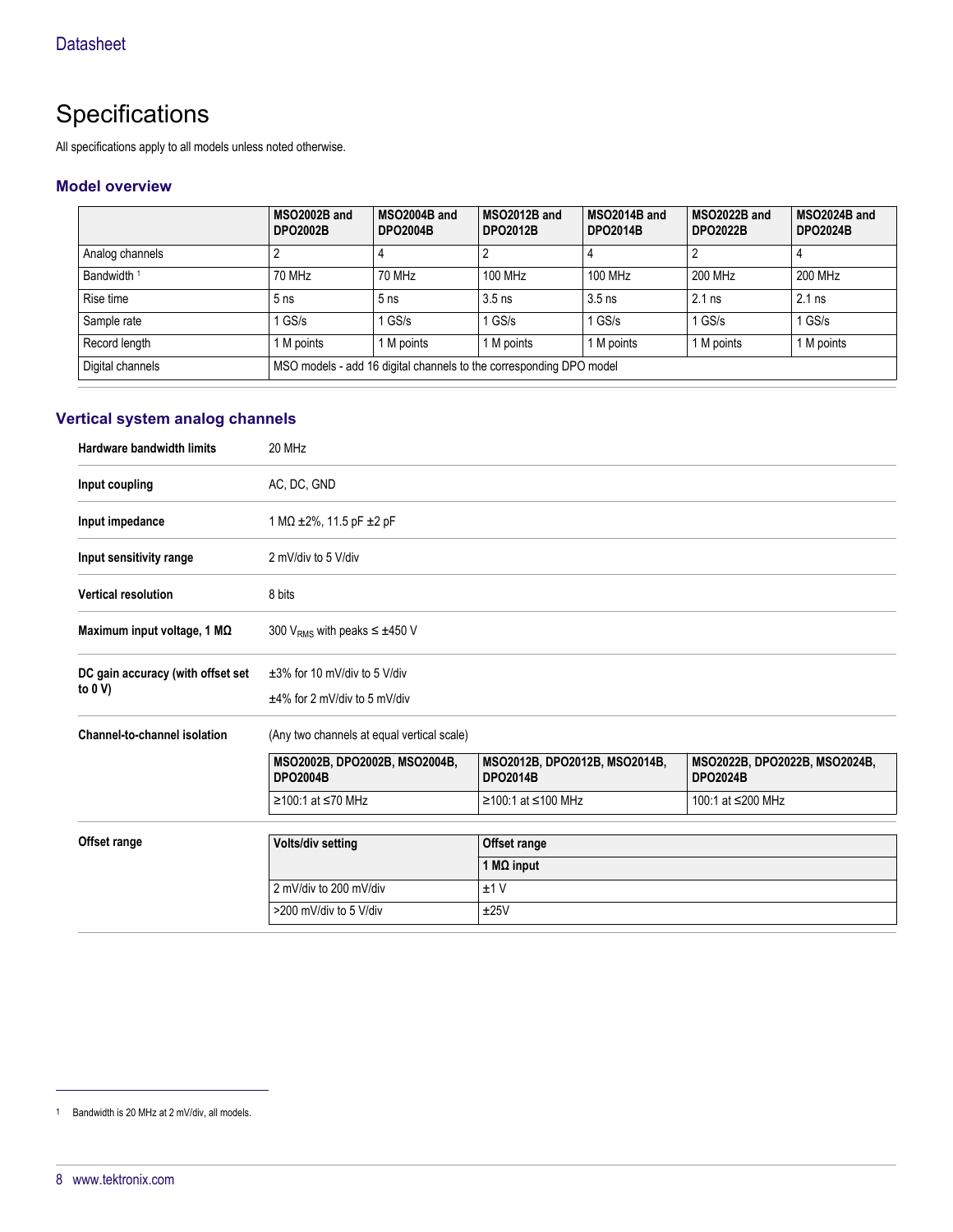## MSO/DPO2000B Series Mixed Signal Oscilloscope

## **Vertical system digital channels**

| Input channels               | 16 digital (D15 to D0)                              |
|------------------------------|-----------------------------------------------------|
| <b>Thresholds</b>            | Threshold per set of 8 channels                     |
| <b>Threshold selections</b>  | TTL, CMOS, ECL, PECL, User-defined                  |
| User-defined threshold range | ± 20 V                                              |
| Threshold accuracy           | $\pm$ [100 mV + 3% of threshold setting]            |
| Maximum input voltage        | $±$ 40 V                                            |
| Input dynamic range          | 80 V <sub>pk-pk</sub> (threshold setting dependent) |
| Minimum voltage swing        | 500 m $V_{p-p}$                                     |
| Input resistance             | 101 k $\Omega$                                      |
| Probe loading                | 8 pF                                                |
| <b>Vertical resolution</b>   | 1 bit                                               |

## **Horizontal system analog channels**

| Maximum duration of time<br>captured at highest sample rate<br>(all channels) | 1 ms                                                           |
|-------------------------------------------------------------------------------|----------------------------------------------------------------|
| Time base range                                                               | 200 MHz models: 2ns to 100s<br>70, 100 MHz models: 4ns to 100s |
| Time-base delay time range                                                    | -10 divisions to 5000 s                                        |
| Channel-to-channel deskew range                                               | $±100$ ns                                                      |
| Time base accuracy                                                            | $\pm 25$ ppm over any $\geq 1$ ms interval                     |

## **Horizontal system digital channels**

| Maximum sample rate (main)                    | When using any of channels D7 - D0 | When using any of channels D8 - D15 |  |
|-----------------------------------------------|------------------------------------|-------------------------------------|--|
|                                               | 1 GS/s (1 ns resolution)           | 500 MS/s (2 ns resolution)          |  |
| Maximum record length (main, all<br>channels) | 1 M points                         |                                     |  |
| Minimum detectible pulse width                | 5 <sub>ns</sub>                    |                                     |  |
| Channel-to-channel skew                       | 2 ns typical                       |                                     |  |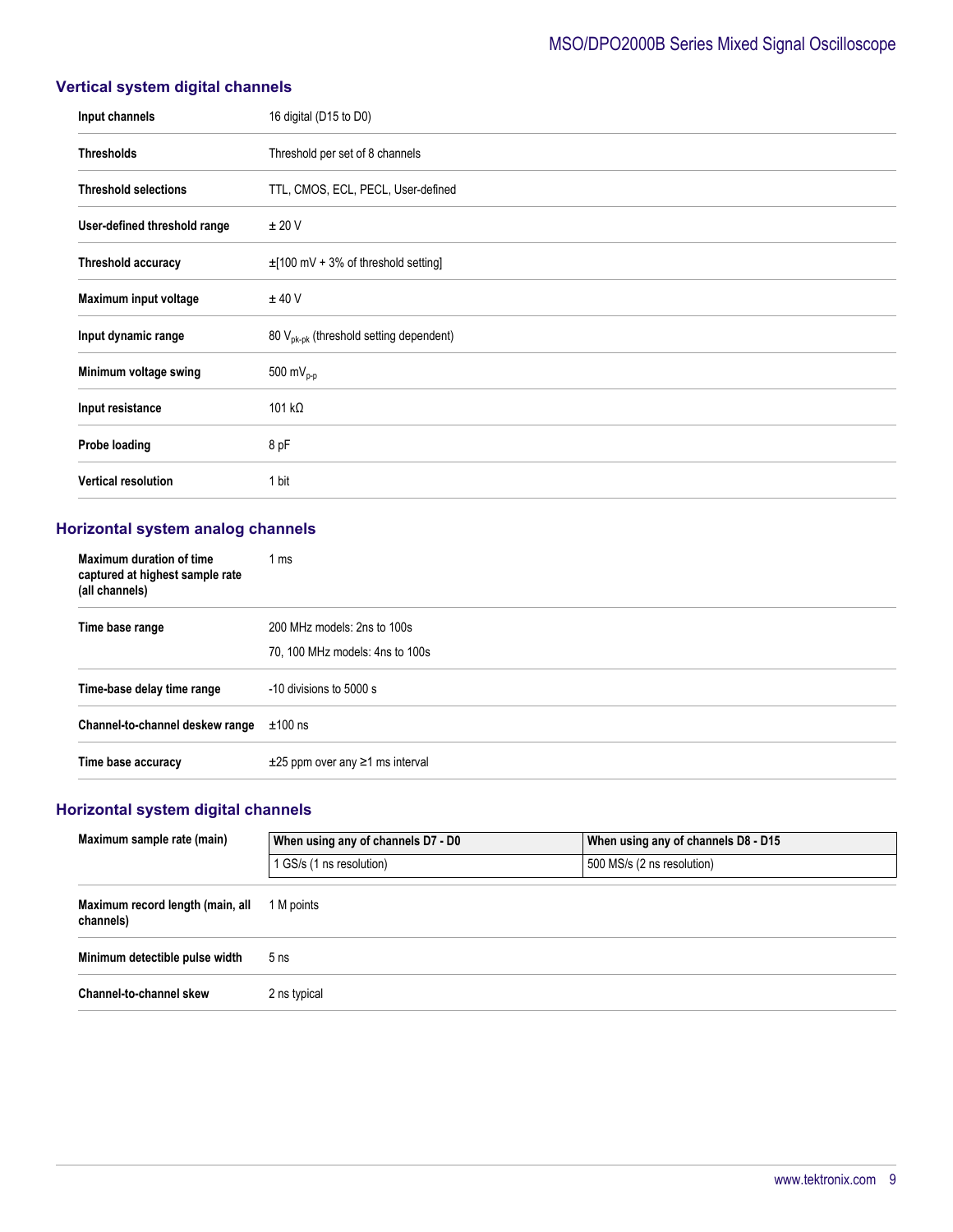## **Trigger system**

| <b>Trigger modes</b>                                                                                                                                                                                                                                                                                                                                                                                                | Auto, Normal, and Single                                                                                                                            |                                                                                                                                                                                                                                                                            |  |  |  |
|---------------------------------------------------------------------------------------------------------------------------------------------------------------------------------------------------------------------------------------------------------------------------------------------------------------------------------------------------------------------------------------------------------------------|-----------------------------------------------------------------------------------------------------------------------------------------------------|----------------------------------------------------------------------------------------------------------------------------------------------------------------------------------------------------------------------------------------------------------------------------|--|--|--|
| <b>Trigger coupling</b>                                                                                                                                                                                                                                                                                                                                                                                             | DC, HF reject (attenuates >85 kHz), LF reject (attenuates <65 kHz), noise reject (reduces sensitivity)                                              |                                                                                                                                                                                                                                                                            |  |  |  |
| Trigger holdoff range                                                                                                                                                                                                                                                                                                                                                                                               | $20$ ns to $8$ s                                                                                                                                    |                                                                                                                                                                                                                                                                            |  |  |  |
| Trigger sensitivity, typical                                                                                                                                                                                                                                                                                                                                                                                        | <b>Trigger source</b>                                                                                                                               | <b>Sensitivity</b>                                                                                                                                                                                                                                                         |  |  |  |
|                                                                                                                                                                                                                                                                                                                                                                                                                     | Internal DC coupled                                                                                                                                 | 0.4 div from DC to 50 MHz<br>0.6 div > 50 MHz to 100 MHz<br>0.8 div > 100 MHz to 200 MHz                                                                                                                                                                                   |  |  |  |
|                                                                                                                                                                                                                                                                                                                                                                                                                     | External (aux input)                                                                                                                                | 200 mV from DC to 100 MHz, 1X attenuation                                                                                                                                                                                                                                  |  |  |  |
| <b>Trigger level ranges</b>                                                                                                                                                                                                                                                                                                                                                                                         |                                                                                                                                                     |                                                                                                                                                                                                                                                                            |  |  |  |
| Any input channel                                                                                                                                                                                                                                                                                                                                                                                                   | $±4.92$ divisions from center of screen                                                                                                             |                                                                                                                                                                                                                                                                            |  |  |  |
| Aux Input (external trigger)                                                                                                                                                                                                                                                                                                                                                                                        | $\pm$ 6.25 V, 1X attenuation                                                                                                                        |                                                                                                                                                                                                                                                                            |  |  |  |
|                                                                                                                                                                                                                                                                                                                                                                                                                     | $±12.5$ V, 10X attenuation                                                                                                                          |                                                                                                                                                                                                                                                                            |  |  |  |
| <b>Trigger types</b>                                                                                                                                                                                                                                                                                                                                                                                                |                                                                                                                                                     |                                                                                                                                                                                                                                                                            |  |  |  |
| Edge                                                                                                                                                                                                                                                                                                                                                                                                                | reject.                                                                                                                                             | Positive or negative slope on any channel or front-panel auxiliary input. Coupling includes DC, AC, HF reject, LF reject, and noise                                                                                                                                        |  |  |  |
| <b>Pulse Width</b>                                                                                                                                                                                                                                                                                                                                                                                                  |                                                                                                                                                     | Trigger on width of positive or negative pulses that are $\geq, \leq, \neq, \infty$ or inside/outside a specified period of time.                                                                                                                                          |  |  |  |
| Trigger on a pulse that crosses one threshold but fails to cross a second threshold before crossing the first again.<br>Runt<br>Trigger when any logical pattern of channels goes false or stays true for specified period of time. Any input can be used as a clock<br>Logic<br>to look for the pattern on a clock edge. Pattern (AND, NAND) specified for all input channels defined as High, Low, or Don't Care. |                                                                                                                                                     |                                                                                                                                                                                                                                                                            |  |  |  |
|                                                                                                                                                                                                                                                                                                                                                                                                                     |                                                                                                                                                     |                                                                                                                                                                                                                                                                            |  |  |  |
| <b>Setup and Hold</b>                                                                                                                                                                                                                                                                                                                                                                                               | Trigger on violations of both setup time and hold time between clock and data present on any of the analog and digital input<br>channels.           |                                                                                                                                                                                                                                                                            |  |  |  |
| <b>Rise/Fall Time</b>                                                                                                                                                                                                                                                                                                                                                                                               |                                                                                                                                                     | Trigger on pulse edge rates that are faster or slower than specified. Slope may be positive, negative, or either.                                                                                                                                                          |  |  |  |
| Video                                                                                                                                                                                                                                                                                                                                                                                                               | Trigger on all lines, odd, even, or all fields on NTSC, PAL, and SECAM video signals.                                                               |                                                                                                                                                                                                                                                                            |  |  |  |
| $I2C$ (optional)                                                                                                                                                                                                                                                                                                                                                                                                    | Trigger on Start, Repeated Start, Stop, Missing ACK, Address (7 or 10 bit), Data, or Address and Data on I <sup>2</sup> C buses up to 3.4 Mb/<br>S. |                                                                                                                                                                                                                                                                            |  |  |  |
| SPI (optional)                                                                                                                                                                                                                                                                                                                                                                                                      | Trigger on SS, MOSI, MISO, or MOSI and MISO on SPI buses up to 10.0 Mb/s.                                                                           |                                                                                                                                                                                                                                                                            |  |  |  |
| RS-232/422/485/UART<br>(optional)                                                                                                                                                                                                                                                                                                                                                                                   | to 10 Mb/s.                                                                                                                                         | Trigger on Tx Start Bit, Rx Start Bit, Tx End of Packet, Rx End of Packet, Tx Data, Rx Data, Tx Parity Error, and Rx Parity Error up                                                                                                                                       |  |  |  |
| <b>CAN</b> (optional)                                                                                                                                                                                                                                                                                                                                                                                               | >, $\ge$ , or $\neq$ a specific data value. User-adjustable sample point is set to 50% by default.                                                  | Trigger on Start of Frame, Frame Type (data, remote, error, overload), Identifier (standard or extended), Data, Identifier and Data,<br>End of Frame, Missing ACK, or Bit Stuffing Error on CAN signals up to 1 Mb/s. Data can be further specified to trigger on ≤, <, =, |  |  |  |
| LIN (optional)                                                                                                                                                                                                                                                                                                                                                                                                      | Errors.                                                                                                                                             | Trigger on Sync, Identifier, Data, Identifier and Data, Wakeup Frame, Sleep Frame, Errors such as Sync, Parity, or Checksum                                                                                                                                                |  |  |  |
| Parallel (available on MSO<br>models only)                                                                                                                                                                                                                                                                                                                                                                          | Trigger on a parallel bus data value.                                                                                                               |                                                                                                                                                                                                                                                                            |  |  |  |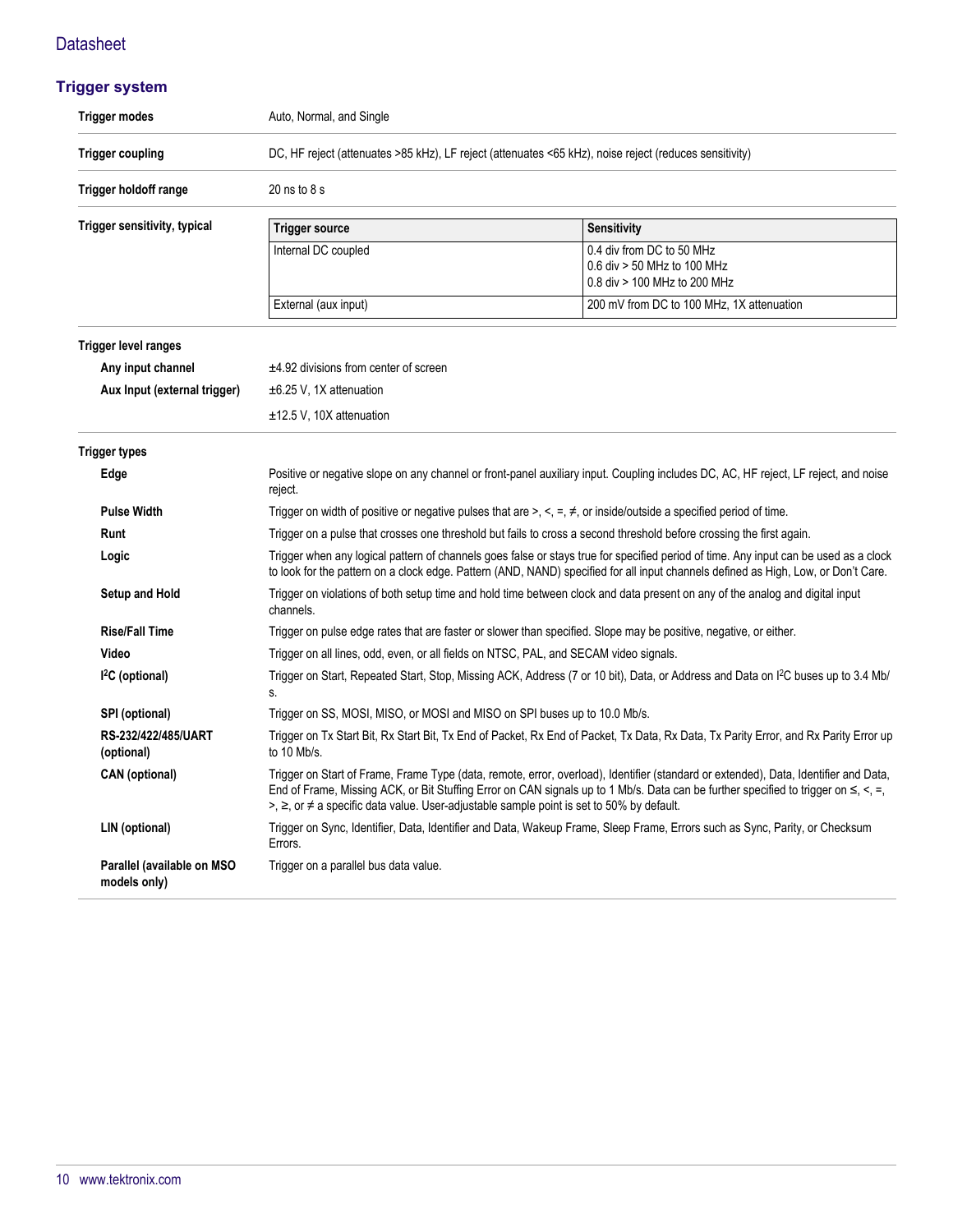## MSO/DPO2000B Series Mixed Signal Oscilloscope

## **Acquisition system**

| Acquisition Modes  |                                                                                                      |
|--------------------|------------------------------------------------------------------------------------------------------|
| Sample             | Acquire sampled values.                                                                              |
| <b>Peak Detect</b> | Captures glitches as narrow as 3.5 ns at all sweep speeds.                                           |
| Averaging          | From 2 to 512 waveforms included in average.                                                         |
| Roll               | Scrolls waveforms right to left across the screen at sweep speeds slower than or equal to 40 ms/div. |

#### **Waveform measurements**

| <b>Cursors</b>                | Waveform and Screen.                                                                                                                                                                                                                                                                                                                                                                                                                                                                         |
|-------------------------------|----------------------------------------------------------------------------------------------------------------------------------------------------------------------------------------------------------------------------------------------------------------------------------------------------------------------------------------------------------------------------------------------------------------------------------------------------------------------------------------------|
| <b>Automatic measurements</b> | 29, of which up to four can be displayed on-screen at any one time. Measurements include: Period, Frequency, Delay, Rise Time,<br>Fall Time, Positive Duty Cycle, Negative Duty Cycle, Positive Pulse Width, Negative Pulse Width, Burst Width, Phase, Positive<br>Overshoot, Negative Overshoot, Peak to Peak, Amplitude, High, Low, Max, Min, Mean, Cycle Mean, RMS, Cycle RMS, Positive<br>Pulse Count, Negative Pulse Count, Rising Edge Count, Falling Edge Count, Area and Cycle Area. |
| Gating                        | Isolate the specific occurrence within an acquisition to take measurements on, using either the screen, or waveform cursors.                                                                                                                                                                                                                                                                                                                                                                 |

#### **Waveform math**

| <b>Arithmetic</b><br><b>FFT</b> |                                      | Add, subtract, and multiply waveforms.                                                                                                                                                                                                                                                                                                                         |  |  |  |  |
|---------------------------------|--------------------------------------|----------------------------------------------------------------------------------------------------------------------------------------------------------------------------------------------------------------------------------------------------------------------------------------------------------------------------------------------------------------|--|--|--|--|
|                                 |                                      | Spectral magnitude. Set FFT Vertical Scale to Linear RMS or dBV RMS, and FFT Window to Rectangular, Hamming, Hanning, or<br>Blackman-Harris.                                                                                                                                                                                                                   |  |  |  |  |
|                                 | <b>Software</b>                      |                                                                                                                                                                                                                                                                                                                                                                |  |  |  |  |
|                                 | OpenChoice <sup>®</sup> Desktop      | Enables fast and easy communication between a Windows PC and your oscilloscope using USB or LAN. Transfer and save<br>settings, waveforms, measurements, and screen images. Included Word and Excel toolbars automate the transfer of acquisition<br>data and screen images from the oscilloscope into Word and Excel for quick reporting or further analysis. |  |  |  |  |
|                                 | <b>IVI driver</b>                    | Provides a standard instrument programming interface for common applications such as LabVIEW, LabWindows/CVI,<br>Microsoft .NET. and MATLAB.                                                                                                                                                                                                                   |  |  |  |  |
|                                 | e*Scope® Web-based remote<br>control | Enables control of the oscilloscope over a network connection through a standard web browser. Simply enter the IP address or<br>network name of the oscilloscope and a web page will be served to the browser.                                                                                                                                                 |  |  |  |  |

## **Display system**

| Display type                  | 7 inch (180 mm) wide format liquid crystal TFT color display. |
|-------------------------------|---------------------------------------------------------------|
| Display resolution            | 480 horizontal × 234 vertical pixels (WQVGA).                 |
| <b>Waveform styles</b>        | Vectors, Dots, Variable Persistence, Infinite Persistence.    |
| <b>Graticules</b>             | Full, Grid, Cross Hair, Frame.                                |
| Format                        | YT and XY.                                                    |
| Maximum waveform capture rate | Up to 5,000 wfm/s.                                            |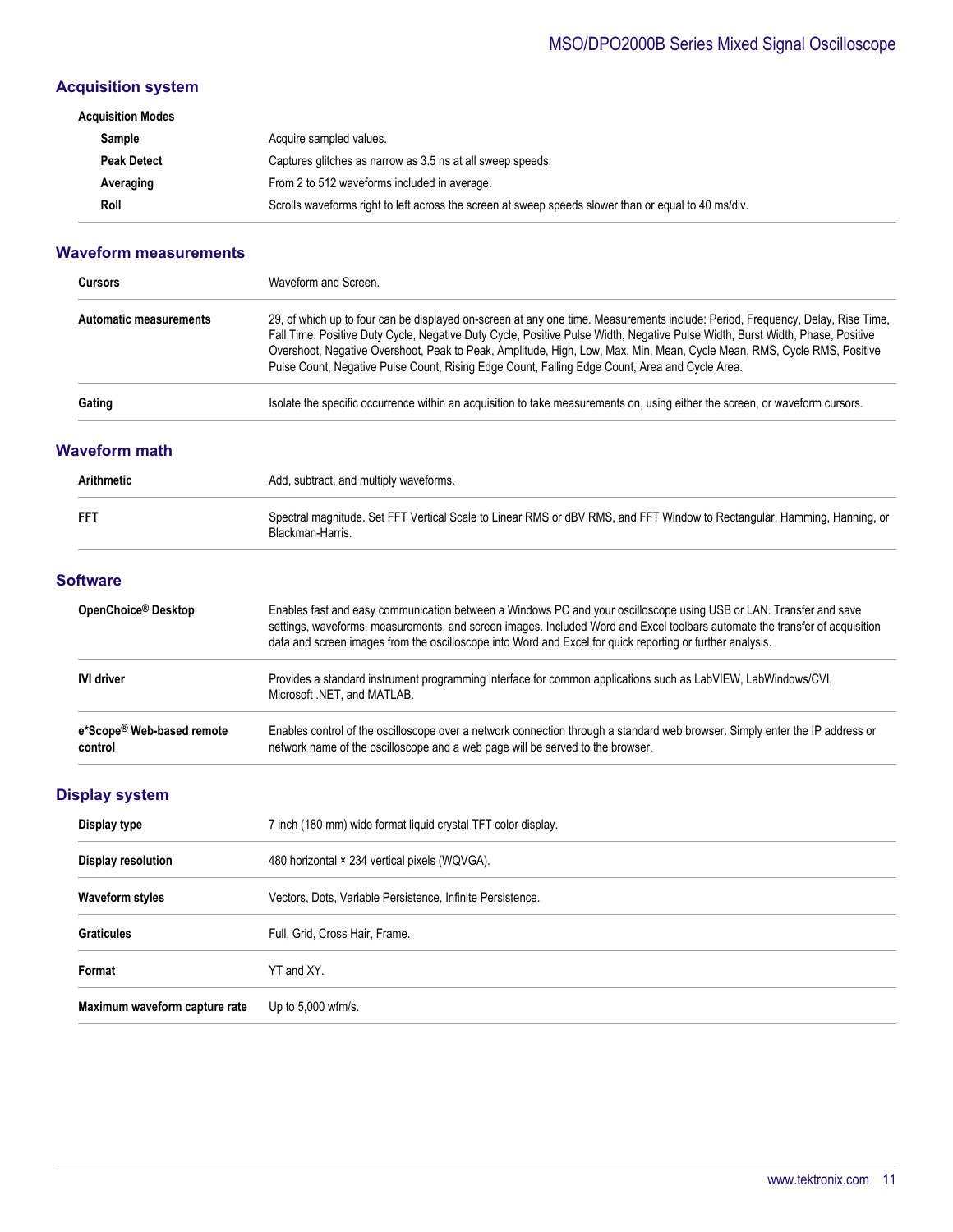## **Input/output ports**

| USB 2.0 high-speed host port                                       | Supports USB mass storage devices, printers, and keyboards. One port available on rear panel and one on front panel.                                                                         |
|--------------------------------------------------------------------|----------------------------------------------------------------------------------------------------------------------------------------------------------------------------------------------|
| USB 2.0 high-speed device port                                     | Rear-panel connector allows for communication/control of oscilloscope through USBTMC or GPIB with a TEK-USB-488, and direct<br>printing to all PictBridge <sup>®</sup> -compatible printers. |
| <b>LAN port (Ethernet)</b>                                         | RJ-45 connector, supports 10/100BASE-T (requires DPO2CONN).                                                                                                                                  |
| Video out port                                                     | DB-15 female connector, connect to show the oscilloscope display on an external monitor or projector (requires DPO2CONN).                                                                    |
| <b>Auxiliary input</b>                                             | Front-panel BNC connector. Input Impedance 1 M $\Omega$ ±2%. Max input 300 V <sub>RMS</sub> CAT II with peaks $\leq \pm 450$ V.                                                              |
| Probe compensator output voltage Front-panel pins<br>and frequency |                                                                                                                                                                                              |
| Amplitude                                                          | 5 V                                                                                                                                                                                          |
| Frequency                                                          | 1 kHz                                                                                                                                                                                        |
| Kensington-style lock                                              | Rear-panel security slot connects to standard Kensington-style lock.                                                                                                                         |

## **Power source**

| Power source voltage                                   | 100 to 240 V ±10%            |
|--------------------------------------------------------|------------------------------|
| Power source frequency                                 | 45 to 65 Hz (90 to 264 V)    |
|                                                        | 360 to 440 Hz (100 to 132 V) |
| <b>Power consumption</b>                               | 80 W maximum                 |
| Optional TekVPI® external power<br>supply <sup>2</sup> |                              |
| Output voltage                                         | 12 V                         |
| Output current                                         | 5A                           |
| Power consumption                                      | 50 W                         |

## **Physical characteristics**

| <b>Dimensions</b>              |          | mm                                                         | in.  |  |
|--------------------------------|----------|------------------------------------------------------------|------|--|
|                                | Height   | 180                                                        | 7.1  |  |
|                                | Width    | 377                                                        | 14.9 |  |
|                                | Depth    | 134                                                        | 5.3  |  |
|                                |          |                                                            |      |  |
| Weight                         |          | kg                                                         | lb.  |  |
|                                | Net      | 3.6                                                        | 7.9  |  |
|                                | Shipping | 6.2                                                        | 13.7 |  |
| <b>Rackmount configuration</b> | 4U       |                                                            |      |  |
| <b>Cooling clearance</b>       |          | 2 in. (50 mm) required on left side and rear of instrument |      |  |

2 Required when total oscilloscope probe power usage exceeds 20 W.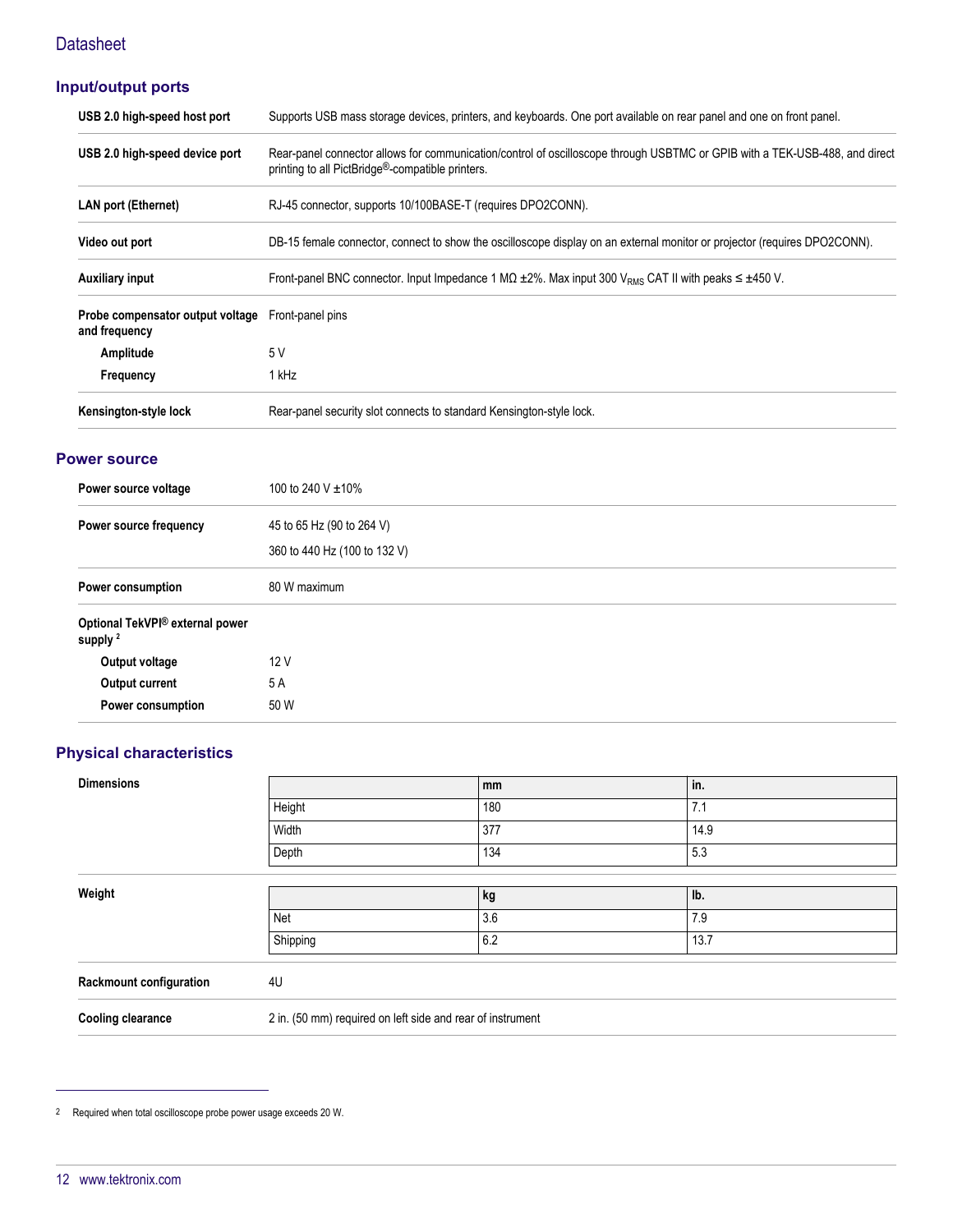## **EMC, environment, and safety**

| Temperature                   |                                                                                                                                             |  |  |
|-------------------------------|---------------------------------------------------------------------------------------------------------------------------------------------|--|--|
| <b>Operating</b>              | 0 °C to +50 °C (+32 °F to 122 °F)                                                                                                           |  |  |
| Nonoperating                  | -40 °C to +71 °C (-40 °F to 160 °F)                                                                                                         |  |  |
| Humidity                      |                                                                                                                                             |  |  |
| Operating                     | High: 30 $\degree$ C to 50 $\degree$ C, 5% to 60% relative humidity                                                                         |  |  |
|                               | Low: 0 °C to 30 °C, 5% to 95% relative humidity                                                                                             |  |  |
| Nonoperating                  | High: 30 °C to 55 °C, 5% to 60% relative humidity                                                                                           |  |  |
|                               | Low: 0 °C to 30 °C, 5% to 95% relative humidity                                                                                             |  |  |
| Altitude                      |                                                                                                                                             |  |  |
| Operating                     | 3,000 meters (9,843 feet)                                                                                                                   |  |  |
| Nonoperating                  | 12,000 meters (39,370 feet)                                                                                                                 |  |  |
| <b>Random vibration</b>       |                                                                                                                                             |  |  |
| Operating                     | 0.31 G <sub>RMS</sub> from 5 to 500 Hz, 10 minutes each axis, 3 axes, 30 minutes total                                                      |  |  |
| Nonoperating                  | 2.46 G <sub>RMS</sub> from 5 to 500 Hz, 10 minutes each axis, 3 axes, 30 minutes total                                                      |  |  |
| <b>Regulatory</b>             |                                                                                                                                             |  |  |
| Electromagnetic compatibility | EC Council Directive 2004/108/EC                                                                                                            |  |  |
| <b>Safety</b>                 | UL61010-1:2004; CAN/CSA-C22.2 No. 61010.1: 2004; EN61010-1:2001; complies with the Low Voltage Directive 2004/108/EC for<br>Product Safety. |  |  |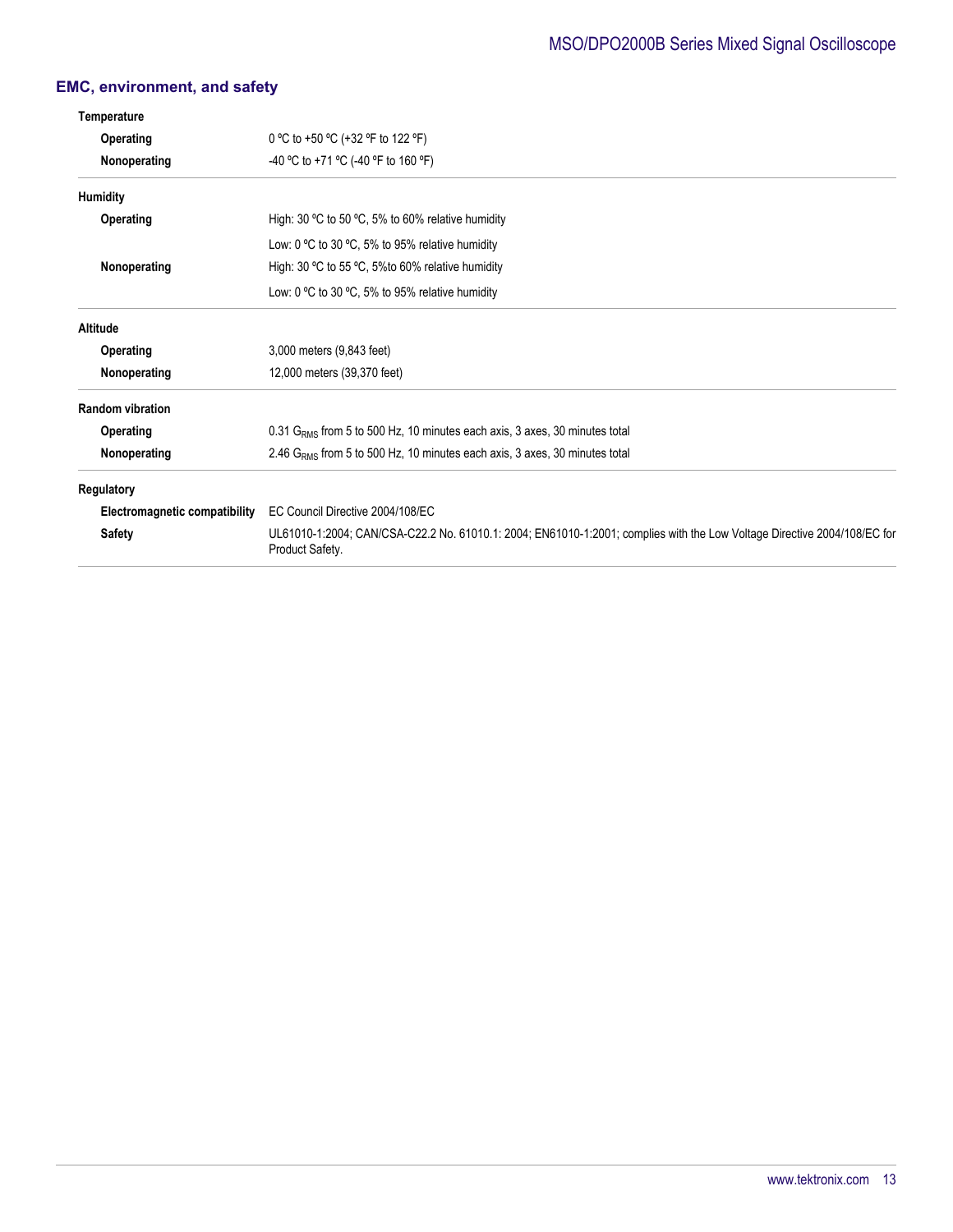## Ordering information

## **MSO/DPO2000B family**

| <b>DPO2002B</b> | 70 MHz, 1 GS/s, 1 M record length, 2-channel digital phosphor oscilloscope  |
|-----------------|-----------------------------------------------------------------------------|
| <b>DPO2004B</b> | 70 MHz, 1 GS/s, 1 M record length, 4-channel digital phosphor oscilloscope  |
| <b>DPO2012B</b> | 100 MHz, 1 GS/s, 1 M record length, 2-channel digital phosphor oscilloscope |
| <b>DPO2014B</b> | 100 MHz, 1 GS/s, 1 M record length, 4-channel digital phosphor oscilloscope |
| <b>DPO2022B</b> | 200 MHz, 1GS/s, 1 M record length, 2-channel digital phosphor oscilloscope  |
| <b>DPO2024B</b> | 200 MHz, 1 GS/s, 1 M record length, 4-channel digital phosphor oscilloscope |
| <b>MSO2002B</b> | 70 MHz, 1 GS/s, 1 M record length, 2+16 channel mixed-signal oscilloscope   |
| <b>MSO2004B</b> | 70 MHz, 1 GS/s, 1M record length, 4+16 channel mixed-signal oscilloscope    |
| <b>MSO2012B</b> | 100 MHz, 1 GS/s, 1M record length, 2+16 channel mixed-signal oscilloscope   |
| <b>MSO2014B</b> | 100 MHz, 1GS/s, 1M record length, 4+16 channel mixed-signal oscilloscope    |
| <b>MSO2022B</b> | 200 MHz, 1 GS/s, 1M record length, 2+16 channel mixed-signal oscilloscope   |
| <b>MSO2024B</b> | 200 MHz, 1 GS/s, 1 M record length, 4+16 channel mixed-signal oscilloscope  |

## **Standard accessories**

#### **Probes**

| <b>TPP0200</b>          | 200 MHz, 10x passive probe (one per analog channel) for 100 and 200 MHz models |
|-------------------------|--------------------------------------------------------------------------------|
| <b>TPP0100</b>          | 100 MHz, 10x passive probe (one per analog channel) for 70 MHz models          |
| P6316 (MSO models only) | 16-channel logic probe and accessory kit (one per instrument)                  |

### **Accessories**

| 063-4472-xx  | Documentation CD                                                                                                            |
|--------------|-----------------------------------------------------------------------------------------------------------------------------|
| 016-2008-xx  | Accessory pouch                                                                                                             |
| 071-3078 -xx | Installation and safety manual                                                                                              |
|              | Power cord                                                                                                                  |
|              | OpenChoice <sup>®</sup> Desktop software                                                                                    |
|              | Calibration certificate documenting traceability to National Metrology Institute(s) and ISO9001 quality system registration |

### **Warranty**

Five-year warranty covering all parts and labor, excluding probes.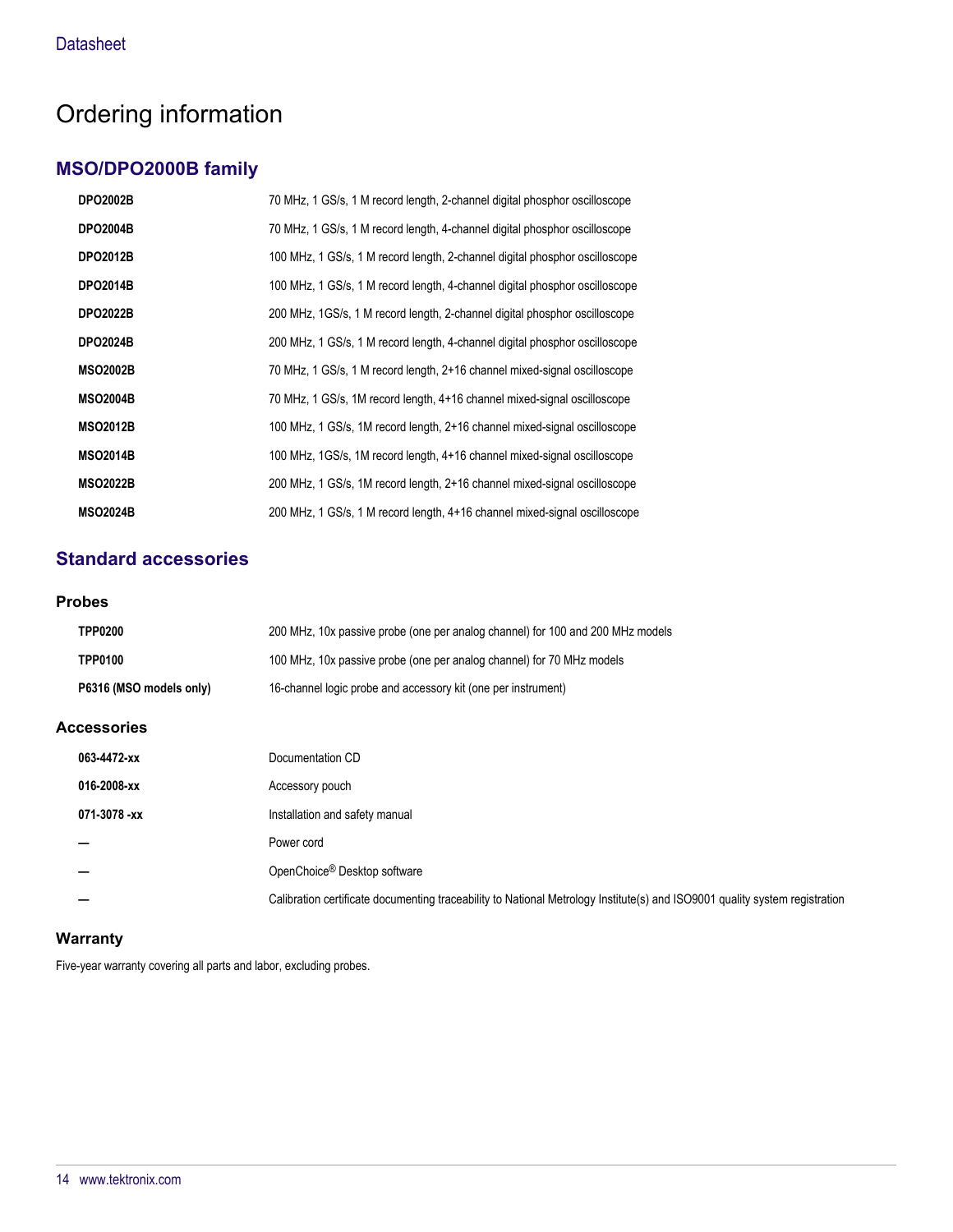## **Application modules**

| DPO2AUTO        | Automotive Serial Triggering and Analysis Module. Enables triggering on packet-level information on CAN bus and LIN bus as well<br>as analytical tools such as digital views of the signal, bus views, packet decoding, search tools, and packet decode tables with<br>time stamp information.                                                                        |
|-----------------|-----------------------------------------------------------------------------------------------------------------------------------------------------------------------------------------------------------------------------------------------------------------------------------------------------------------------------------------------------------------------|
| <b>DPO2COMP</b> | Computer Serial Triggering and Analysis Module. Enables triggering on packet-level information on RS-232/422/485/UART buses<br>as well as analytical tools such as digital views of the signal, bus views, packet decoding, search tools, and packet decode tables<br>with time stamp information.                                                                    |
| DPO2EMBD        | Embedded Serial Triggering and Analysis Module. Enables triggering on packet-level information on I <sup>2</sup> C and SPI buses as well as<br>analytical tools such as digital views of the signal, bus views, packet decoding, search tools, and packet decode tables with time<br>stamp information. Only two-wire SPI support is available on two-channel models. |

## **Instrument options**

#### **Power cord and plug options**

Please specify power plug version when ordering.

| Opt. A0         | North America power plug (115 V, 60 Hz)    |
|-----------------|--------------------------------------------|
| Opt. A1         | Universal Euro power plug (220 V, 50 Hz)   |
| Opt. A2         | United Kingdom power plug (240 V, 50 Hz)   |
| Opt. A3         | Australia power plug (240 V, 50 Hz)        |
| Opt. A5         | Switzerland power plug (220 V, 50 Hz)      |
| Opt. A6         | Japan power plug (100 V, 110/120 V, 60 Hz) |
| Opt. A10        | China power plug (50 Hz)                   |
| <b>Opt. A11</b> | India power plug (50 Hz)                   |
| <b>Opt. A12</b> | Brazil power plug (60 Hz)                  |
| <b>Opt. A99</b> | No power cord                              |

## **Language options<sup>3</sup> <sup>4</sup>**

| English manual                    |
|-----------------------------------|
| French manual                     |
| Italian manual                    |
| German manual                     |
| Spanish manual                    |
| Japanese manual                   |
| Portuguese manual                 |
| Simplified Chinese manual         |
| <b>Traditional Chinese manual</b> |
| Korean manual                     |
|                                   |

<sup>3</sup> User manuals (PDF) in 11 languages are available on the CD and for download from [http://www.tektronix.com/manuals.](http://www.tektronix.com/manuals) There are no printed user manuals.

4 The English option includes a front-panel label on the instrument. The other language options include a front-panel overlay.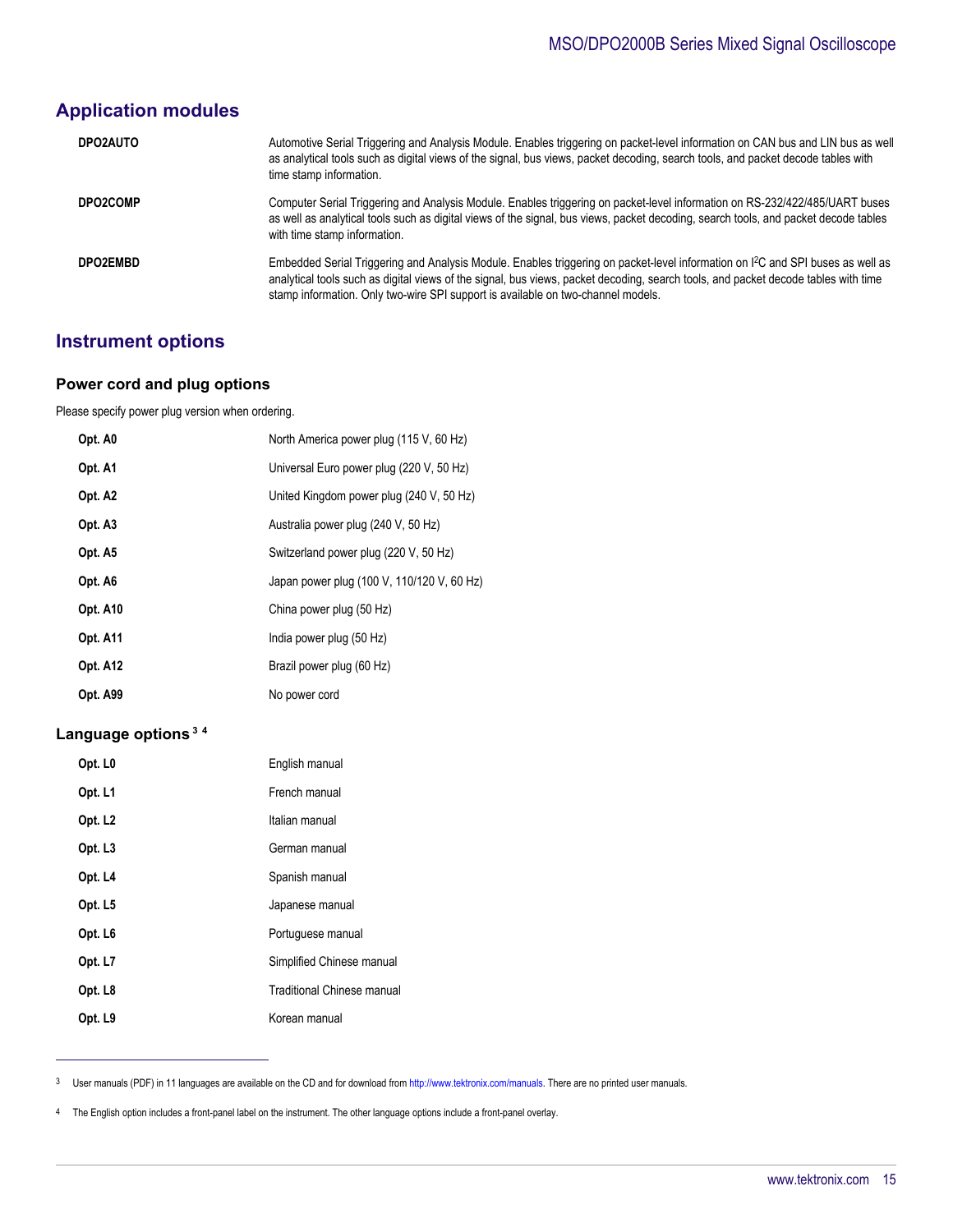| <b>Opt. L10</b> | Russian manual |
|-----------------|----------------|
|                 |                |

**Opt. L99** No manual

Language options include translated front-panel overlay for the selected language(s).

#### **Service options**

**Opt. D1** Calibration Data Report

## **Recommended accessories**

#### **Probes**

Tektronix offers over 100 different probes to meet your application needs. For a comprehensive listing of available probes, please visit [www.tektronix.com/probes.](http://www.tektronix.com/probes)

| ADA400A         | 100X, 10X, 1X, 0.1X high-gain differential amplifier $65$                                 |
|-----------------|-------------------------------------------------------------------------------------------|
| <b>P5100A</b>   | 2.5 kV, 500 MHz, 100X high-voltage passive probe                                          |
| <b>TAP1500</b>  | 1.5 GHz TekVPI <sup>®</sup> active voltage probe <sup>6</sup>                             |
| <b>TCP0020</b>  | 50 MHz TekVPI® 20 Ampere AC/DC current probe <sup>6</sup>                                 |
| <b>TCP0030</b>  | 120 MHz TekVPI® 30 Ampere AC/DC current probe <sup>6</sup>                                |
| <b>TCP0150</b>  | 20 MHz TekVPI® 150 Ampere AC/DC current probe <sup>6</sup>                                |
| <b>TCP2020</b>  | 50 MHz TekVPI® 20 Ampere AC/DC current probe                                              |
| TCPA300/400     | Current measurement systems amplifier 7                                                   |
| TCP305          | DC to 50 MHz 50 Ampere current probe for use with TCPA300                                 |
| TCP404XL        | DC to 2 MHz 500 Ampere current probe for use with TCPA400                                 |
| <b>TDP0500</b>  | 500 MHz TekVPI® differential voltage probe with $\pm$ 42 V differential input voltage 6 8 |
| <b>THDP0200</b> | $\pm$ 1.5 kV 200 MHz high-voltage differential probe $6$                                  |
| <b>THDP0100</b> | $\pm$ 6 kV 100 MHz high-voltage differential probe $6$                                    |
| TMDP0200        | $\pm$ 750 V 200 MHz high-voltage differential probe $6$                                   |

5 Requires TPA-BNC adapter.

- 6 Requires TekVPI external power adapter (119-7465-00); one per oscilloscope.
- 7 Requires 50 Ω feed through termination between the oscilloscope input and the BNC cable.
- 8 Probes terminate into 50 Ω but oscilloscope will automatically adjust to account for 1 MΩ input.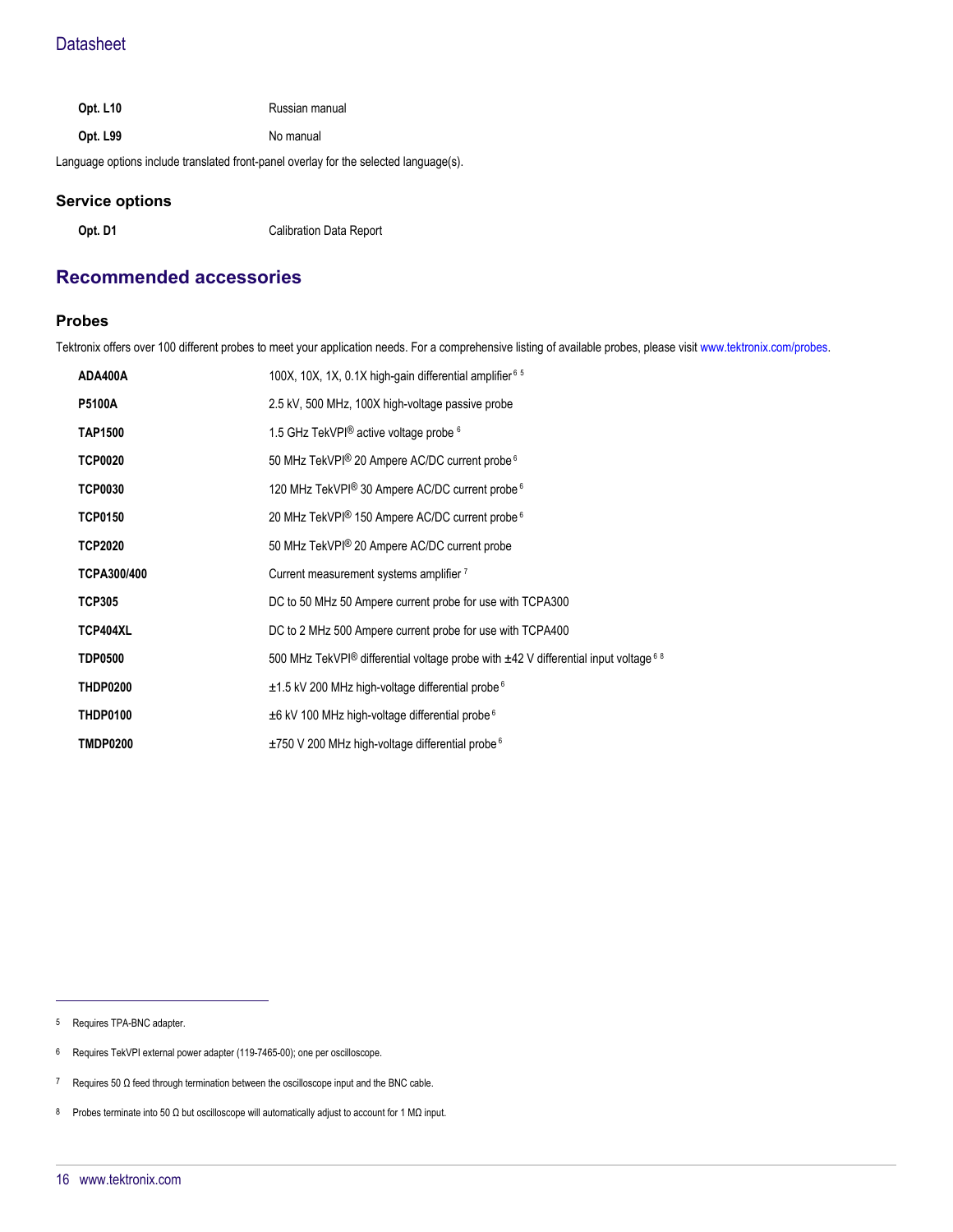## MSO/DPO2000B Series Mixed Signal Oscilloscope

#### **Accessories**

| <b>DPO2CONN</b>    | Adds Ethernet (10/100Base-T) and video out port                                     |
|--------------------|-------------------------------------------------------------------------------------|
| 077-0737-xx        | Service manual (English only) PDF-only, downloadable from www.tektronix.com/manuals |
| <b>TPA-BNC</b>     | TekVPI® to TekProbe® BNC adapter                                                    |
| <b>TEK-DPG</b>     | TekVPI <sup>®</sup> Deskew pulse generator signal source                            |
| 067-1686-xx        | Power measurement deskew and calibration fixture                                    |
| 196-3508-xx        | Digital Probe Leadset (8 channels)                                                  |
| 119-7465-xx        | TekVPI® external power supply (power cord not included)                             |
| <b>TEK-USB-488</b> | GPIB-to-USB adapter                                                                 |
| <b>ACD2000</b>     | Soft transit case                                                                   |
| 200-5045-xx        | Front protective cover                                                              |
| <b>HCTEK4321</b>   | Hard transit case (requires ACD2000)                                                |
| <b>RMD2000</b>     | Rackmount kit                                                                       |



 $\underset{\text{IEEE-488}}{\text{GPIB}}$ 

Tektronix is registered to ISO 9001 and ISO 14001 by SRI Quality System Registrar.

Product(s) complies with IEEE Standard 488.1-1987, RS-232-C, and with Tektronix Standard Codes and Formats.